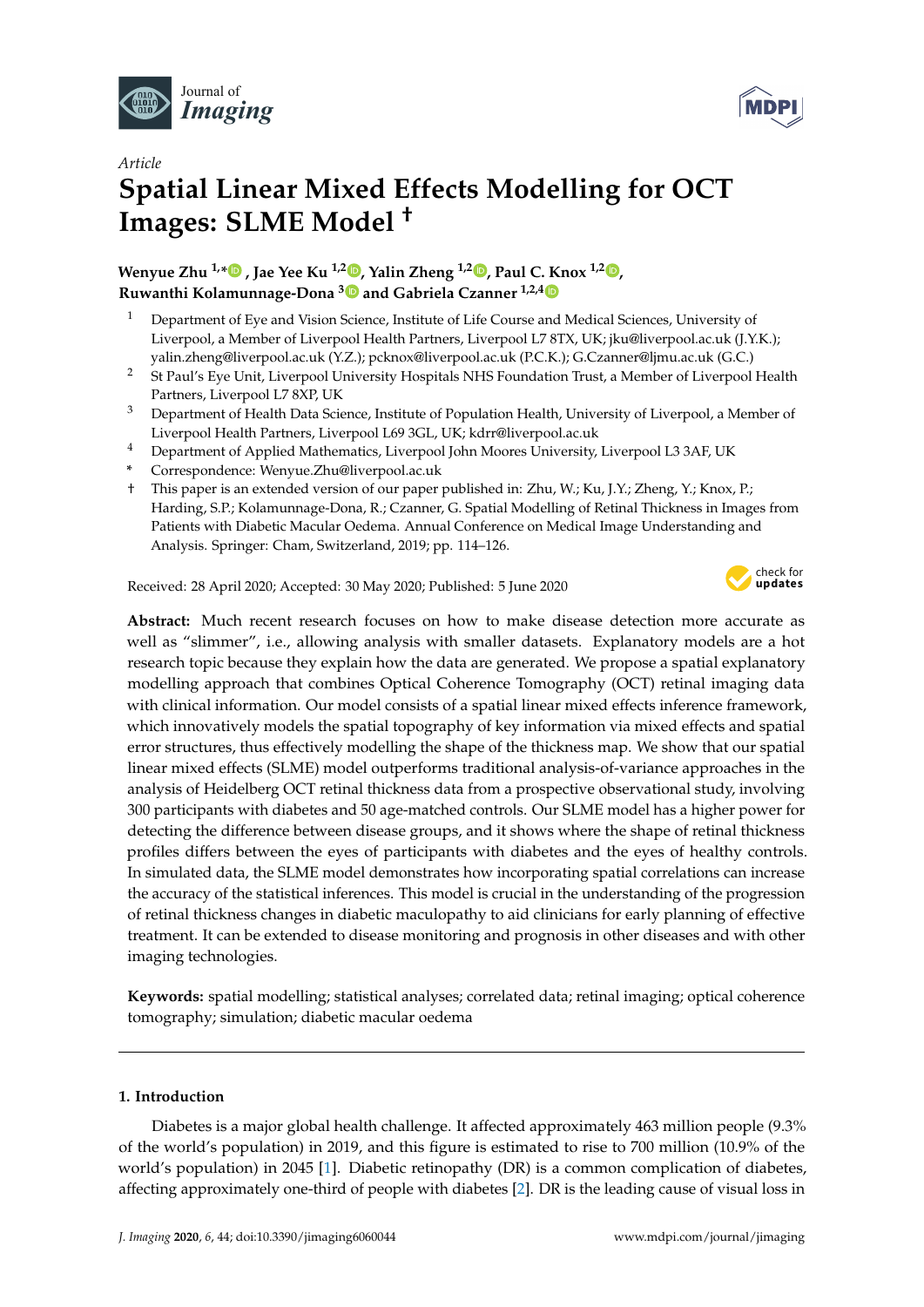working age adults with visual loss caused by proliferative DR or Diabetic Macular Oedema (DMO). Where disease affects the central macula, a loss of central vision occurs with potentially severe quality of life impacts. In England in 2010, 7.12% (166325) of people with diabetes had DMO in one or both of their eyes, and 40% of DMO patients had clinically significant DMO with visual acuity poorer than 6/6 (Snellen) in at least one eye [\[3\]](#page-14-2). DMO is caused by an accumulation of fluid (oedema) in the macula thought to be secondary to vascular leakage. It involves retinal thickness changes in the macula. It has been identified that macular thickness is associated with visual loss [\[4,](#page-14-3)[5\]](#page-14-4). OCT is now widely used for the diagnosis and monitoring of DMO as it is able to produce high-resolution cross-sectional images of the retina from which retinal thickness "maps" can be constructed [\[6\]](#page-14-5). A data-efficient method for analysis of spatial imaging data and the association between imaging data and clinical data are needed for more effective management of the disease.

Medical images are often divided into several clinically meaningful sectors to facilitate clinical investigations. The macula can be divided into nine subfields as initially described by the Early Treatment of Diabetic Retinopathy Study (ETDRS) research group [\[7\]](#page-14-6). These subfields comprise of three concentric circles with radii of 500, 1500 and 3000  $\,\mu$ m subdivided into four regions (superior, temporal, inferior and nasal; Figure [1\)](#page-1-0). These subfields are named by their location as the central subfield (CS), superior inner (SI), temporal inner (TI), nasal inner (NI), superior outer (SO), temporal outer (TO), inferior outer (IO) and nasal outer (NO). OCT measurements provide retinal thickness measurements for each of these nine subfields. Such spatial data measured in nine sectors are an example of lattice data in spatial statistics [\[8\]](#page-14-7).

<span id="page-1-0"></span>

**Figure 1.** Early Treatment of Diabetic Retinopathy Study (ETDRS) grid centred on the fovea with the radii of the central circle being 500 µm, inner circle 1500 µm and outer circle 3000 µm.

A key barrier to properly analyse such retinal imaging data is the limited understanding of the relationship between spatially collected data, i.e., spatial correlations. In some analyses only measurements of the central subfield (i.e., CS in Figure [1\)](#page-1-0) are used, and the other measurements are disregarded. If the measurements of all sectors (i.e., all nine sectors in Figure [1\)](#page-1-0) are considered in the analyses, there are two main statistical approaches used to analyse such imaging data. One is to ignore the spatial correlations (i.e., non-spatial approach), and the other is to consider the spatial correlations (i.e., spatial approach). For example, one non-spatial approach is to analyse data separately for each sector, which leads to multiple comparison problems. If the spatial dependency between the measurements of different sectors is not fully analysed, it will affect the precision of estimates, which may produce inaccurate results in statistical tests.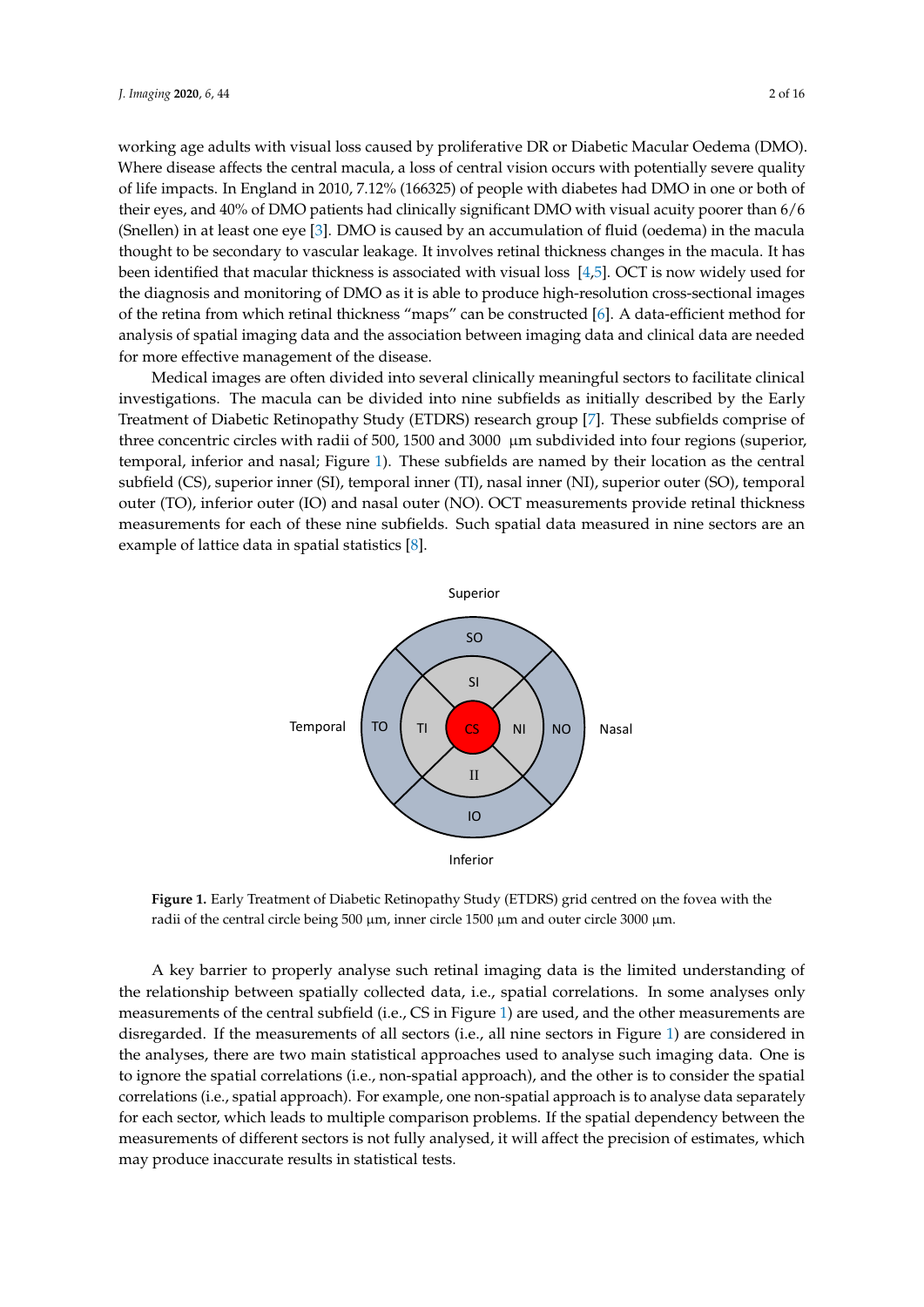A spatial image analysis approach accounts for the spatial correlations when analysing the data by using spatial statistical models [\[8](#page-14-7)[,9\]](#page-14-8). Therefore, a model is required which incorporates spatial information from measurements in all the subfields into the analysis. Such a model could provide valuable information for detecting retinal disease and discriminating between disease severity states [\[10\]](#page-14-9). Spatial statistical models have already been applied in other medical imaging contexts, such as functional neuroimaging and cardiac imaging, where spatial correlations are captured. For example, Bowman et al., constructed a spatial statistical model for cardiac imaging from single photon emission computed tomography [\[11\]](#page-14-10). They utilised a 20-sector model which considered the correlations among multiple perfusion measurements, in order to detect perfusion change in an individual's left ventricle. Bernal-Rusiel et al. explored the spatial structures in Magnetic Resonance Image data in patients with Alzheimer's disease [\[12\]](#page-14-11). Images were segmented into relatively small homogeneous regions, and a region-wise spatial model was developed. However, the application of spatial statistics to ophthalmic images has not yet been extensively studied. Moreover, the advantages of considering the spatial correlations are not fully understood. Hence the development of methods and further studies analysing spatial retinal imaging data are needed.

Another barrier relevant to the analysis of ophthalmic images is the issue of the unit of analysis. Often, the correlation between the two eyes from the same individual is ignored. Treating the two eyes as associated with each other can introduce spuriously small standard errors. Although there is continuing debate regarding this issue and methods are available for adjusting the correlation between the two eyes [\[13](#page-14-12)[,14\]](#page-15-0), the majority of studies do not take this problem into account when data from both eyes are available. This methodological barrier has not advanced much over the past two decades [\[15\]](#page-15-1).

In this paper, we present a new statistical spatial inference framework for retinal images and study the effect of the spatial correlations on the analysis of spatial data. This framework is based on a linear nested mixed effects model with a spatial error structure (Gaussian, autoregressive-1, exponential and spherical) for the analysis of OCT imaging data, where correlations between eyes from the same patient and their individual clinical data are adjusted within the model. The model is estimated using restricted maximum likelihood estimation, which provides an unbiased estimation for both the fixed effects and the variance component for the mixed effects model. We compared the performance of our model with multivariate analyses of variance (MANOVA), which is one of the extensions of linear regression models called multivariate linear regression. In addition, we conducted a simulation study to validate our model and study the benefits of using a spatial modelling framework when different levels of spatial correlations exist. This paper is a substantial extension of previously published analysis [\[16\]](#page-15-2). In this paper, we refine the parameter estimation method, further validate the approach in a substantially larger clinical dataset, and extend comparisons to a three-group scenario.

The organization of the rest of the paper is as follows. The image dataset and the statistical modelling framework are presented in Section [2.](#page-2-0) In Section [3,](#page-6-0) we present results from the real data sets. Simulation setting and simulation results are presented in section [4.](#page-11-0) Discussion of our work and the conclusions are presented in Sections [5](#page-12-0) and [6.](#page-13-0)

#### <span id="page-2-0"></span>**2. Methods**

### *2.1. Dataset*

The retinal imaging data used in this study are from a prospective observational clinical study (Early Detection of Diabetic Macular Oedema; EDDMO). All participants gave written, informed consent for inclusion before they participated in the EDDMO study, which was conducted in accordance with the principles laid down in the Declaration of Helsinki. Ethical approval was obtained from the UK's Health Research Authority (North West - Preston Research Ethics Committee; REC reference 16/NW/0163; date of approval 31/3/2016). An interim, smaller dataset of 150 participants with diabetes who had been referred from the National Diabetic Eye Screening programme (NDESP) as screen positive to the Royal Liverpool University Hospital recruited at their first hospital visit were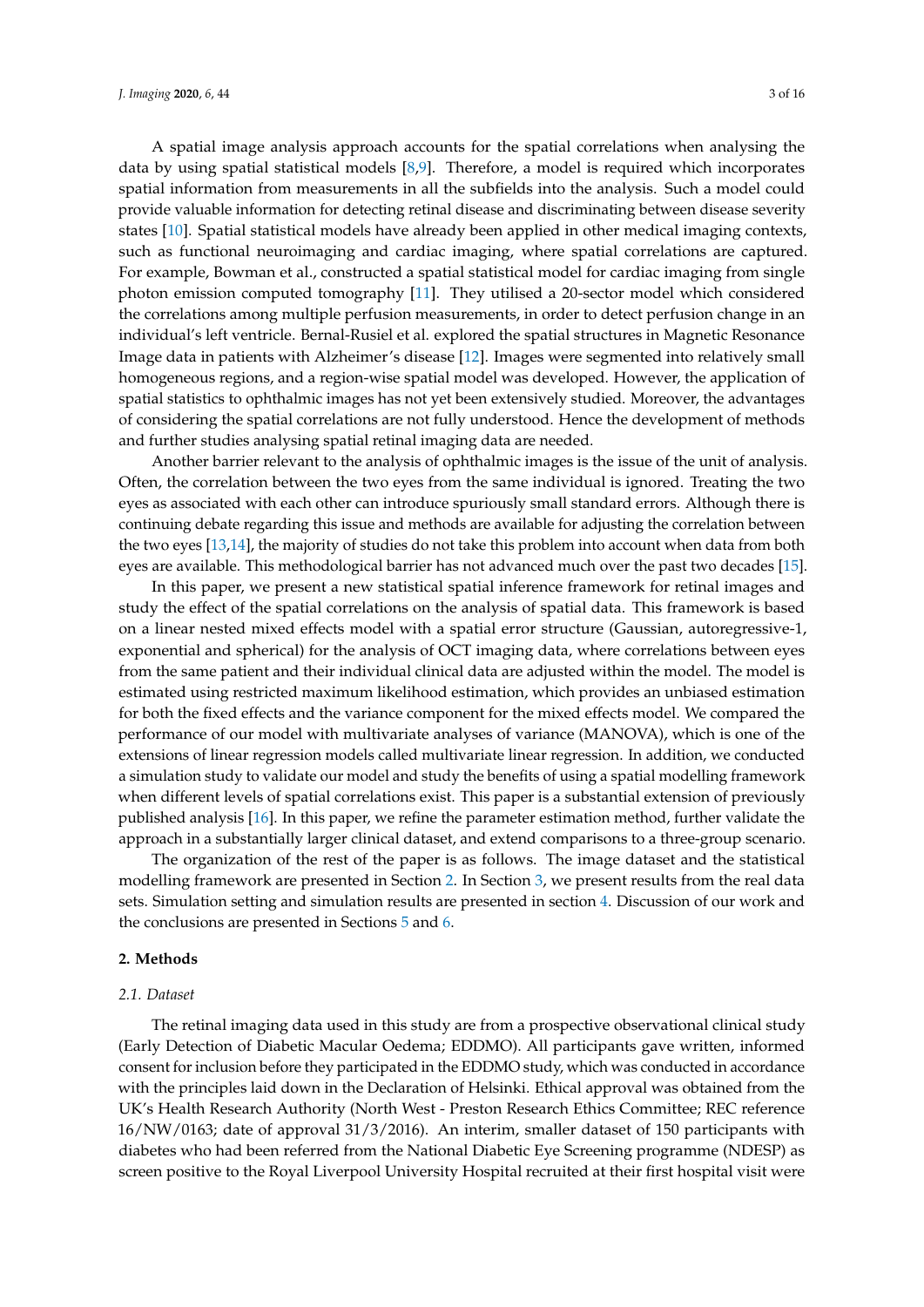included in our analyses [\[17\]](#page-15-3). This dataset was used in our previous analysis [\[16\]](#page-15-2) and will be used here for comparison with the full EDDMO dataset. Approximately 90% of these participants were Caucasians. Participants with diabetes who had co-existing pathologies (1 participant with intracranial lesions, and 4 participants with ocular pathologies) were excluded from the analysis). All participants were examined by an ophthalmologist with slit lamp biomicroscopy and had a dilated fundoscopy examination. All eyes were graded by an ophthalmologist for DR severity based on feature specific grading from the NDESP. Based on NDESP grading criteria, each eye of participants with diabetes was graded as having no evidence of maculopathy (M0) or having evidence of maculopathy (M1) [\[18\]](#page-15-4). Overall retinal thickness measurements for both the left and right eyes were obtained by Heidelberg Spectralis OCT. We excluded a small number of eyes that did not have OCT thickness data collected. A summary of the dataset stratified by clinical diagnosis based on slit lamp biomicroscopy is shown in Table [1.](#page-3-0) Although the measurements of both foveal centre point thickness and central subfield mean thickness are available using OCT, central subfield mean thickness is more commonly used in clinical research when tracking centre-involved DMO [\[19\]](#page-15-5). Therefore in the statistical analyses in this paper, we used central subfield mean thickness (CS) instead of foveal centre point thickness.

|                   | M0  | M1 | Total |
|-------------------|-----|----|-------|
| Left Eyes         | 91  | 40 | 131   |
| <b>Right Eyes</b> | 77  | 49 | 126   |
| Total             | 168 | 89 | 257   |

<span id="page-3-0"></span>**Table 1.** Number of eyes in the interim dataset used for the analysis of overall retinal thickness.

The full EDDMO dataset included data from 50 age-matched healthy controls and an additional 150 participants with diabetes. Self-reported ethnic background revealed that 96% of the healthy participants were Caucasian, and the characteristics of the additional 150 participants with diabetes was similar to the interim sample. Therefore in total, data from 300 participants with diabetes and 50 age-matched controls were available for inclusion. A summary of the full sample from EDDMO study is described in Table [2.](#page-3-1) We excluded the eyes that did not have OCT thickness data collected.

<span id="page-3-1"></span>**Table 2.** Number of eyes used for the analysis of overall retinal thickness in the full dataset from EDDMO study.

|                                | Healthy  | M0         | M1        | Total      |
|--------------------------------|----------|------------|-----------|------------|
| Left Eyes<br><b>Right Eyes</b> | 49<br>47 | 164<br>154 | 98<br>112 | 311<br>313 |
| Total                          | 96       | 318        | 210       | 624        |

As for the clinical covariates, we included both patient-level demographic and clinical data (including age, gender, duration of diabetes, and smoking history), and eye-level clinical data (including axial length and best corrected distance visual acuity) in our model for three groups comparisons in this paper.

#### *2.2. Statistical Model*

We propose a spatial linear mixed effects (SLME) model for the spatially collected imaging data. It has the general form described in Equation (1), which is based on a linear mixed effects model with two levels of nested random effects.

In the SLME model, *Yij* is the response vector for *i*th individual in the nested level *j* of grouping, *Xij* is the *p*-dimensional fixed effects vector (e.g., clinical information) associated with *β*, *b<sup>i</sup>* is the first level of random effects (e.g., individual level random effects) associated with  $Z_i$ , and  $u_{ij}$  is the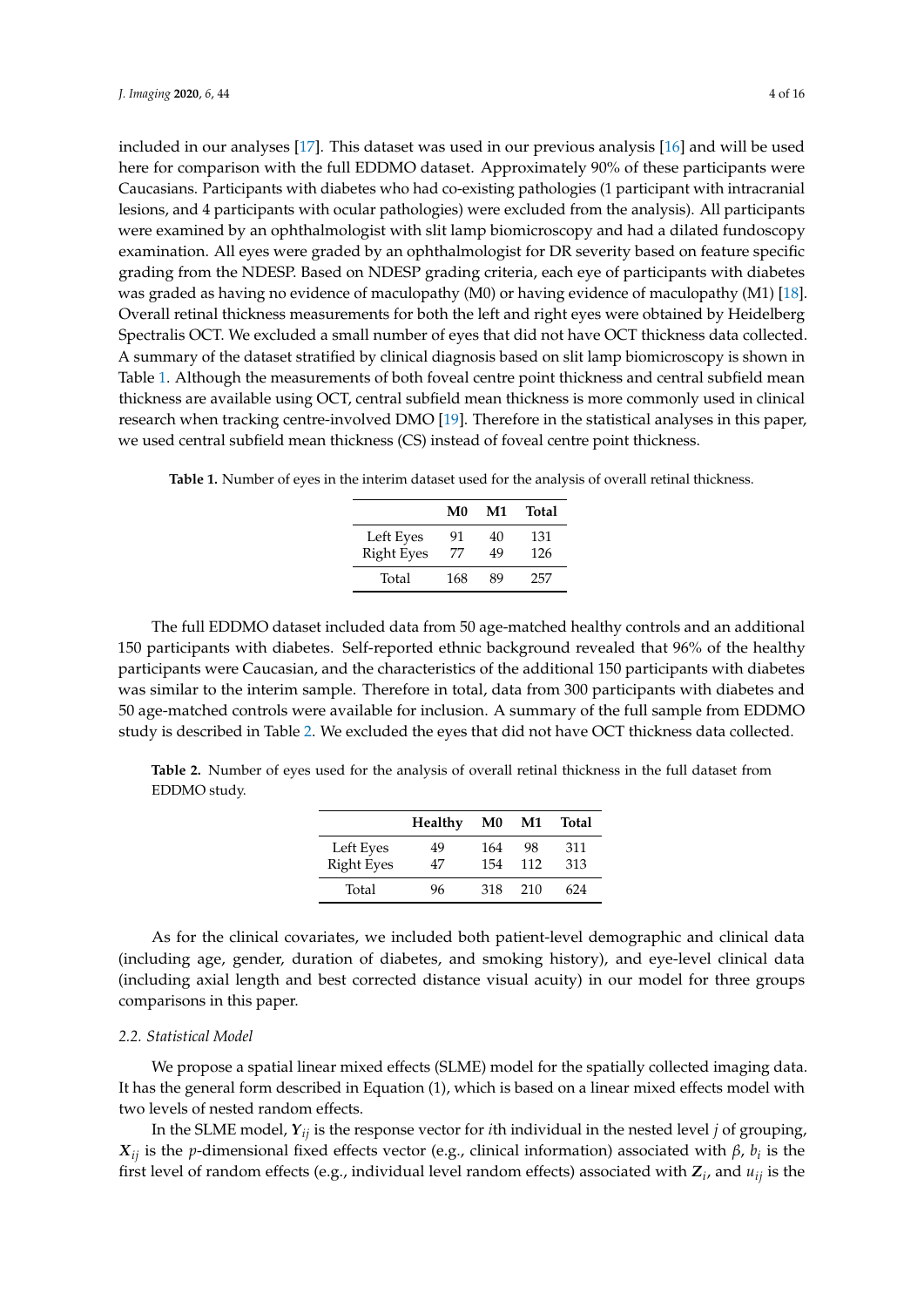second level of random effects (e.g., eye level random effects nested within each individual) associated with *Dij*.

$$
\begin{aligned} \mathbf{Y}_{ij} &= \mathbf{X}_{ij}\boldsymbol{\beta} + \mathbf{Z}_i b_i + \mathbf{D}_{ij} u_{ij} + \boldsymbol{\epsilon}_{ij}, & i &= 1, \dots, m; j = 1, \dots, n_i \\ b_i &\sim N(0, \mathbf{G}_1), & u_{ij} &\sim N(0, \mathbf{G}_2), & \boldsymbol{\epsilon}_{ij} &\sim N(0, \Sigma_s) \end{aligned} \tag{1}
$$

where the first level random effect  $b_i$  is independent of the second level random effect  $u_{ij}$ , and  $\epsilon_{ij}$  are within group error representing spatial correlations in the images which are assumed to be independent of random effects. The random effects  $b_i$  and  $u_{ij}$  are assumed to follow Gaussian distributions with variances  $G_1$  and  $G_2$  respectively. In the following sections, we explain the details of the SLME model and the parameter estimation.

# <span id="page-4-0"></span>*2.3. Spatial Correlations in the SLME Model*

The spatial correlations are used to describe the associations between the sectors of an image. These correlations are organised into a covariance matrix. The covariance matrix  $\Sigma$ <sub>*s*</sub> for  $\epsilon$ *<sub>ij</sub>* can be decomposed to  $\Sigma_s = \sigma_s^2 \Psi_{ij}$  where  $\Psi_{ij}$  is a positive-definite matrix which can be decomposed to  $\Psi_{ij} =$  $\Lambda_{ij}$ C $_{ij}\Lambda_{ij}$ , and  $\sigma_s$  is the parameter for residuals.  $\Lambda_{ij}$  is a diagonal matrix and  $C_{ij}$  is correlation matrix with parameter *γ*. In our model,  $\Lambda_{ij}$  is a identity matrix and it is easy to write that  $cor(\epsilon_{ijk}, \epsilon_{ijk'})$  =  $[C_{ij}]_{k,k'}$ , where  $k, k'(k \neq k')$  represent two different locations in image *ij*. There are a large number of correlations to be estimated if we consider the *k*, and *k*<sup>'</sup> as associated, for example,  $9 \times 8/2$  correlations for imaging data of 9 sectors. Such a large matrix can lead to a computationally unstable estimation and can cause matrix inversion problems.

A large number of parameters of the covariance matrix can be reduced via imposing a model of restriction. The spatial correlation  $\text{cor}(\epsilon_{ijk}, \epsilon_{ijk'})$  is modelled as either lag autoregressive model, Gaussian model, exponential model and spherical model where *γ* can take the value of *γa*, *γg*, *γ<sup>e</sup>* ,  $\gamma_s$  respectively. For simplicity, let  $s_{k,k'}$  denotes the spatial correlations between locations *k* and *k*<sup>'</sup>, and let  $s_{k,k+1}$  denotes the spatial correlations between two neighbouring locations  $k$  and  $k+1$  in one single image.

For the lag autoregressive model, the correlation function decreases in absolute value exponentially with lag  $\delta$  ( $\delta = 1, 2, ...$ ) model has the form of

$$
s_{k,k+1} = \gamma_a^{\delta}.
$$
 (2)

For spatial structured correlation, let  $d_{k,k'}$  denotes the Euclidean distance between locations  $k$  and  $k^{'}$ . The Gaussian correlation has the form of,

$$
s_{k,k'} = exp(-\gamma_{\mathcal{S}} d_{k,k'}^2), \qquad (3)
$$

the exponential model has the form of

$$
s_{k,k'} = exp(-\gamma_e d_{k,k'}), \qquad (4)
$$

and the spherical model has the form of

$$
s_{k,k'} = 1 - 1/2(3\gamma_s d_{k,k'} - \gamma_s^3 d_{k,k'}^3). \tag{5}
$$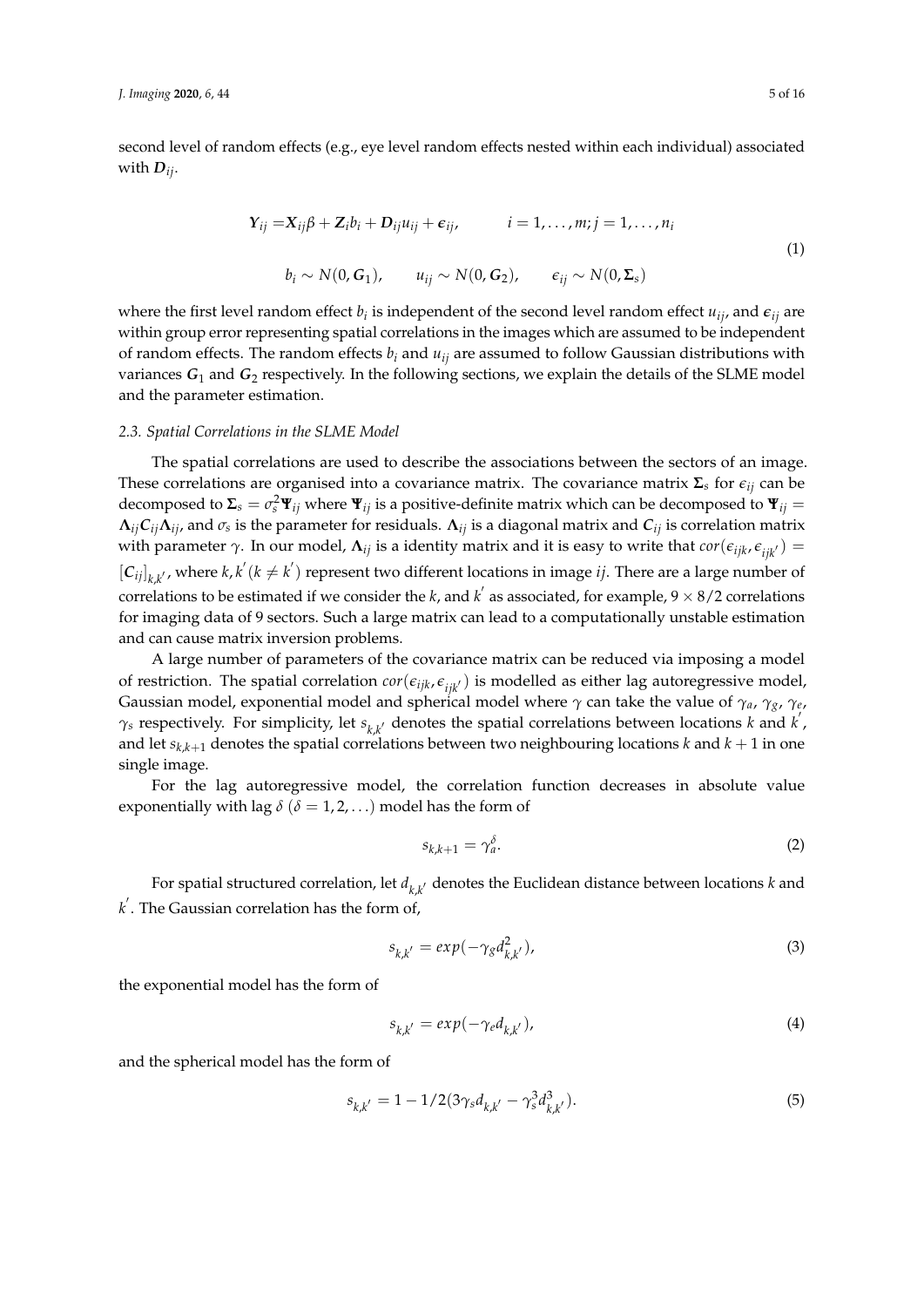#### *2.4. Statistical Inference from the SLME Model*

The idea is to derive the parameter estimates from the SLME model and then use the parameter estimates and their standard errors to make the inference. In this section, we explain the estimation of the parameters via a frequentist approach. We assume a multivariate normal distribution for *Yij*, and denote  $Y_{ij} \sim N_{n_i}(X_{ij}\beta, H_{ij})$  where  $H_{ij} \equiv H_{ij}(\theta)$  is the covariance matrix for  $Y_{ij}$  with parameter vector *θ*. For model (1), we aim to estimate the fixed effects (including *β*), make predictions for random effects (including  $b_i$  and  $u_{ij}$ ) and estimate the variance component (including  $\theta$ ). One of the most common methods is to use maximum likelihood (ML) estimation by maximizing the log-likelihood function, and it can be written as,

$$
l(\beta, \theta) = -\frac{1}{2} \sum_{i=1}^{m} \log H_{ij}(\theta) - \frac{1}{2} \sum_{i=1}^{m} (Y_{ij} - X_{ij}\beta)' H_{ij}(\theta)^{-1} (Y_{ij} - X_{ij}\beta) + C
$$
 (6)

where *C* is a constant. By maximizing (6), we can obtain the ML estimates for *β* [\[20\]](#page-15-6), and it can be shown that given *θ*,

$$
\hat{\beta} \sim N_p(\beta, (X'_{ij}H_{ij}(\theta)^{-1}X_{ij})^{-1})
$$
\n(7)

However, ML estimation for the variance component *θ* will be biased downwards because the loss of degree of freedom in estimation for *β*. In contrast, we consider a restricted maximum likelihood (REML) estimation procedure to obtain less biased estimators for the variance components.

If we estimate the variance component *θ* via REML, then we can maximise the restricted log-likelihood function with respect to *θ* as follows,

$$
l_R(\theta) = -\frac{1}{2} \sum_{i=1}^m \log H_{ij}(\theta) - \frac{1}{2} \sum_{i=1}^m \log X'_{ij} H_{ij}(\theta)^{-1} X_{ij}
$$
  

$$
- \frac{1}{2} \sum_{i=1}^m (Y_{ij} - X_{ij} \hat{\beta})' H_{ij}(\theta)^{-1} (Y_{ij} - X_{ij} \hat{\beta})
$$
(8)

apart from a constant, where

$$
\hat{\beta} = (\sum_{i=1}^{m} X'_{ij} H_{ij}(\theta)^{-1} X_{ij})^{-1} (\sum_{i=1}^{m} X'_{ij} H_{ij}(\theta)^{-1} Y_{ij})
$$
\n(9)

The REML estimator for *θ* can be obtained by numerical optimisation algorithms such as Newton-Raphson algorithm [\[21\]](#page-15-7). Once we have ˆ*θ*, we can insert it into (7) and the estimator *β*ˆ can be obtained. And the random effects  $b_i$  and  $u_{ij}$  can be predicted using their conditional expectations.

#### *2.5. Parametrisation of the SLME for OCT Data*

The SLME model can be flexibly parametrised to suit many applications. In our application to analyse the OCT retinal thickness data from EDDMO study, we used a nested linear random intercept model with spatial correlations, which is described as follows,

$$
y_{ij} = x_{ij}\beta + b_i + u_{ij} + \epsilon_{ij}, \quad i = 1, ..., m; j = 1, ..., n_i
$$
  
\n
$$
b_i \sim N(0, G_1), \quad u_{ij} \sim N(0, G_2), \quad \epsilon_{ij} \sim N(0, \sigma_s^2 \mathbf{Y}_{ij})
$$
\n(10)

where  $\beta$  is a parameter vector for the fixed effects,  $b_i$  denotes the random effects for participant *i*,  $u_{ii}$ denote the random effects for *j* eye in participant *i*, *m* is the number of participant and max  $n_i = 2$ .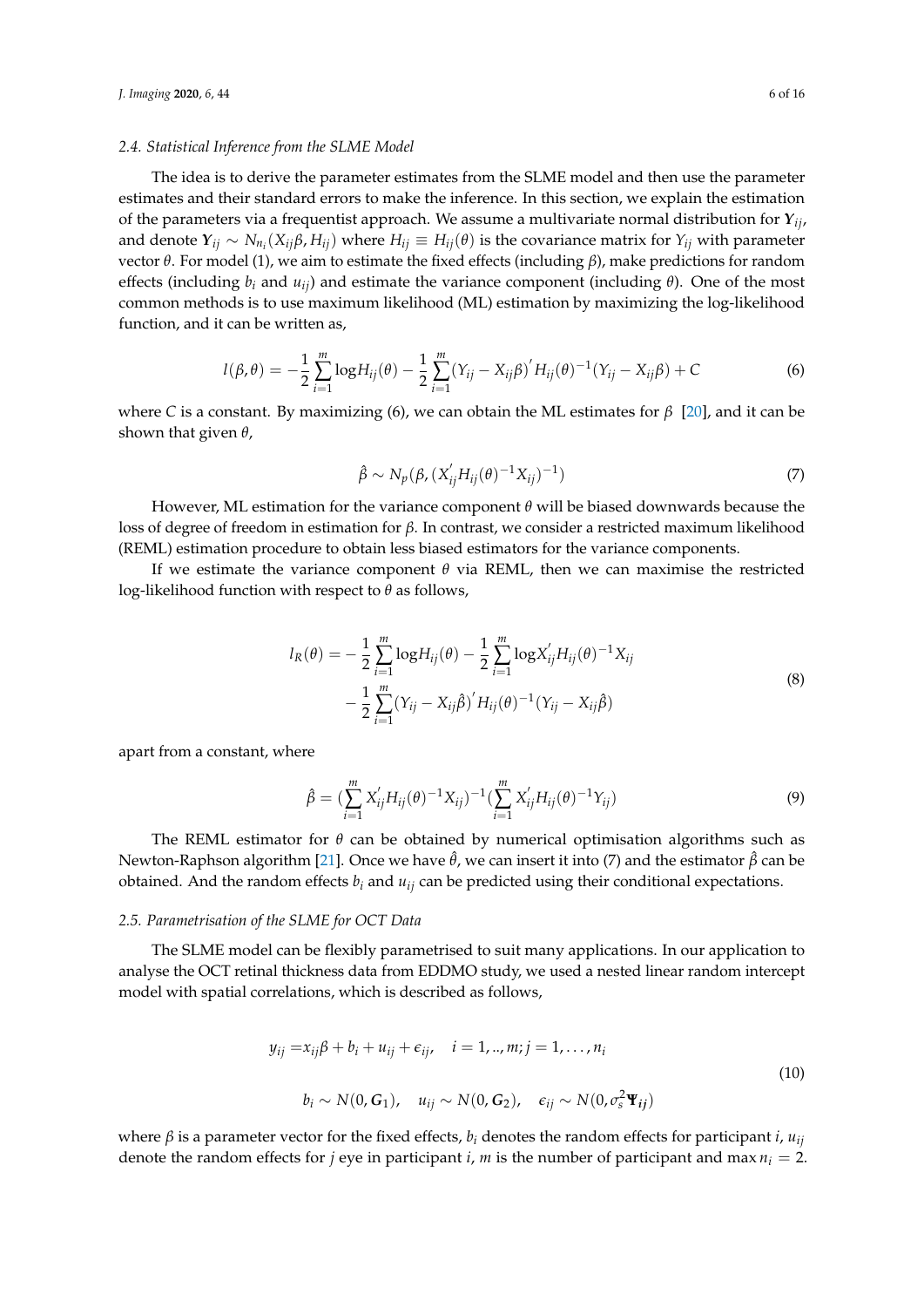Let  $x_{ijk}$  denotes the covariate for ith participant from j eye in sector  $k(k = 1, \ldots, 9)$ , and can be further partitioned as

$$
x_{ijk}\beta = \beta_0 + \beta_1 \times x_i + \beta_2 \times x_{ij}
$$
  
+  $\beta_3 \times \text{sector}_{ijk}$   
+  $\beta_4 \times \text{sector}_{ijk} \times x_i + \beta_5 \times \text{sector}_{ijk} \times x_{ij}$  (11)

where  $x_i$  represent patient-level demographic or clinical data vector for *i*th participant;  $x_{ij}$  is eye-level clinical data vector for *j* eye from *i*th participant, including clinical outcomes such as healthy eye without diabetes, diabetic eye without maculopahty and diabetic eye with maculopathy; *sectorijk* is a categorical variable from 1 to 9 which represent the 9 sectors in ETDRS grid with central subfield (CS) as a baseline;  $sector_{ijk} \times x_i$  and  $sector_{ijk} \times x_{ij}$  represent all possible interaction term between sector and patient-level clinical variables, and interaction term between sector and eye-level clinical variables, respectively.

The model (10) was fitted using the nlme-R package [\[22\]](#page-15-8) and the spatial dependency **Ψ***ij* was fitted with structures as described in section 2.3. Missing observations were tested whether they were missing at random and then handled using multiple imputation method in mice-R package [\[23\]](#page-15-9).

#### <span id="page-6-1"></span>*2.6. Finding the Correct Parametrisation of the SLME*

It is crucial to find a suitable parametrisation of the SLME model, i.e., model selection. There are two commonly used approaches for model selection, namely the Akaike information criterion (AIC) [\[24\]](#page-15-10) and the Bayesian information criterion (BIC) [\[25\]](#page-15-11), which are defined as,

$$
AIC = -2l(\hat{\xi}) + 2p \tag{12}
$$

$$
BIC = -2l(\hat{\xi}) + 2p \times \log(n) \tag{13}
$$

where  $\hat{\zeta}$  is either ML or REML estimates of the parameter vector  $\zeta$  from the model, *p* is the dimension of parameter vector *ξ*, *n* is the number of observations (but equals *n* − *p* when REML estimates are used), and  $l(\cdot)$  is the log-likelihood function. The smaller the AIC or BIC is, the better the model is.

As for selecting the best mixed effects model in this paper, we used a top-down method to choose not only the optimal fixed effects but also the optimal random effects [\[26\]](#page-15-12). Firstly, we fit a saturated model with a simple covariance structure (e.g., a working independence structure), where all possible covariates and interaction terms are chosen as the fixed effects. Secondly, we investigate the optimal variance structure using AIC, BIC and liklihood ratio tests based on REML estimators. After selecting the optimal random effects structure, we then choose the optimal spatial structure. Finally, we refit the saturated model with the chosen covariance, and simplify the model by comparing the models with nested fixed effects using AIC, BIC and F-statistics based on ML estimation.

#### <span id="page-6-0"></span>**3. Results**

We aimed to compare two models for spatial imaging profiles: a MANOVA model and our spatial model. MANOVA models do not utilise spatial correlations because they do not consider the relative spatial location of sectors. Our spatial model is built to explain the spatial imaging profiles, but it also utilised the spatial correlations.

To illustrate the proposed concepts, we used data from the EDDMO study. We conducted analysis on the interim dataset (150 participants with diabetes  $[16]$ ), as well as the full dataset (300 participants with diabetes and 50 healthy age-matched controls). The demographics and clinical data of the participants included in the analysis are summarised as below (Table [3\)](#page-7-0).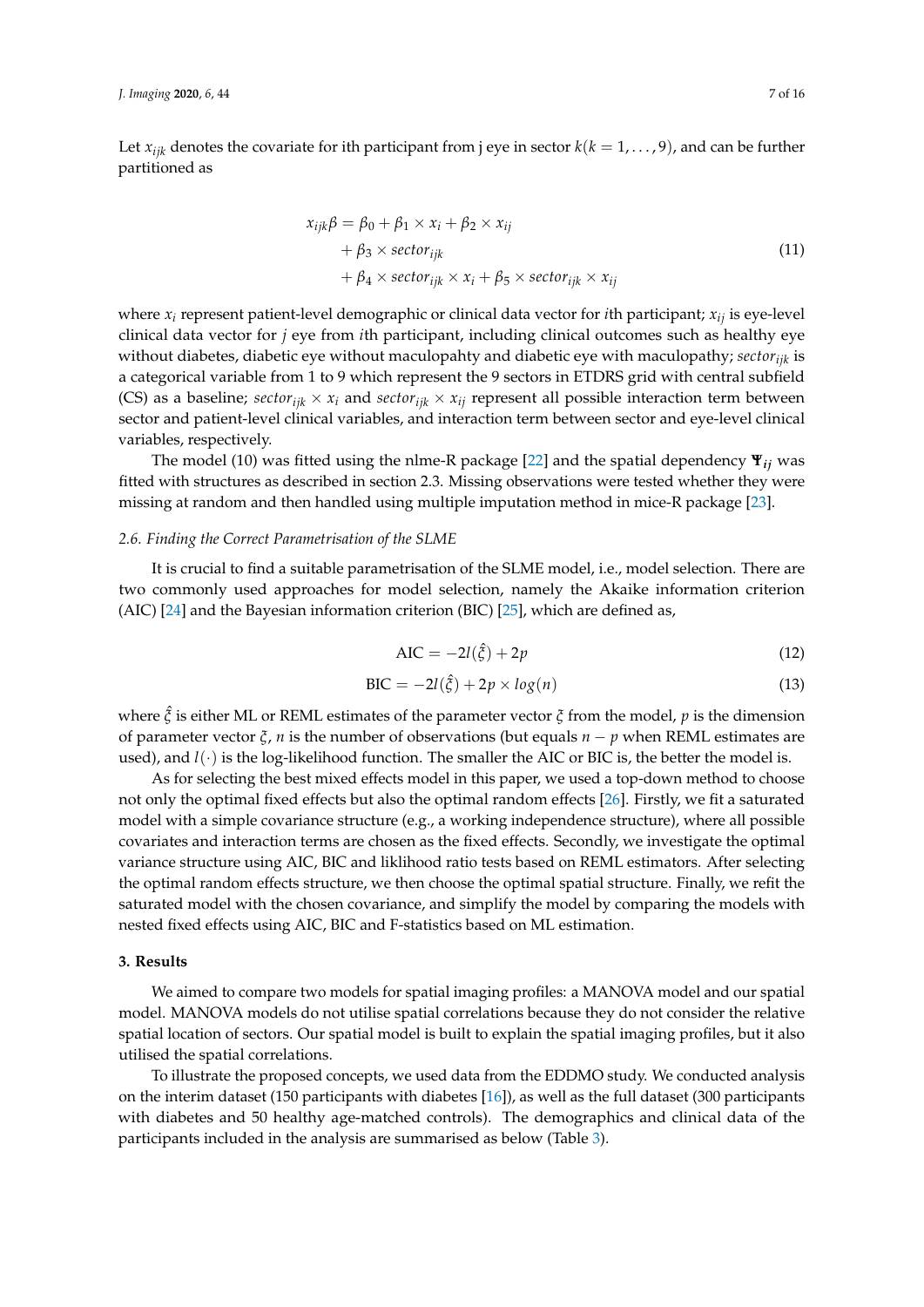|                                          | <b>Interim Dataset</b>   |                          | <b>Full EDDMO Dataset</b> |                          |                          |
|------------------------------------------|--------------------------|--------------------------|---------------------------|--------------------------|--------------------------|
|                                          | M <sub>0</sub>           | M1                       | Healthy                   | M <sub>0</sub>           | M1                       |
| Mean age in<br>years $\pm$ SD (range)    | $54 + 16$<br>$(20 - 86)$ | $55 + 15$<br>$(23 - 86)$ | $55 + 14$<br>$(22 - 85)$  | $54 + 15$<br>$(20 - 86)$ | $53 + 14$<br>$(23 - 86)$ |
| Gender<br>(Female/Male)                  | 37/52                    | 17/37                    | 24/26                     | 67/103                   | 48/72                    |
| Mean visual acuity in<br>$logMAR \pm SD$ | $0.04 + 0.16$            | $0.04 + 0.23$            | $-0.09 + 0.10$            | $0.05 + 0.18$            | $0.05 + 0.19$            |
| Mean CST in<br>$\mu$ m $\pm$ SD          | $286 \pm 30$             | $293 + 48$               | $283 + 24$                | $284 + 30$               | $283 + 24$               |

<span id="page-7-0"></span>**Table 3.** Summary of the demographics and clinical data of the participants used for the analysis

SD, standard deviation; CST, central subfield thickness.

#### <span id="page-7-2"></span>*3.1. Statistical Spatial Modelling to Explain Whole Thickness Profiles: for Two Patients Groups*

Firstly, we illustrate the model concepts using the interim dataset with two patients groups. There are 150 participants with diabetes, and the data included in the analyses are summarised in Table [1.](#page-3-0) In total, data from 143 participants (i.e., 257 eyes) were used for the model selection, the parameter estimation and the inference. We made pairwise visualisations for mean profiles of retinal overall thickness over nine sectors at the participants' baseline visit (Figure [2\)](#page-7-1). This shows a large within group variability and it suggest a pattern for the mean profiles of retinal thickness over the nine sectors. We can see that the mean retinal thickness profile of the participants with diabetes with maculopathy (M1) is consistently higher than that of the participants with diabetes without maculopathy (M0), but this difference is quite subtle.

**No-maculopathy VS Maculopathy** 

#### <span id="page-7-1"></span>500 No-maculopathy<br>Maculopathy 450  $cS$  $SC$  $T<sub>O</sub>$ ഫ **NO** 400 **Overall Thickness** 350 300 250  $200$ 8  $\overline{2}$  $\overline{4}$ 6 sectors

**Figure 2.** Pairwise comparisons for no-maculopathy and maculopathy eyes mean profiles of retinal overall thickness over 9 sectors (the smaller dataset).

MANOVA was applied to study the two disease groups with respect to the OCT thickness data from nine locations of the ETDRS grid. The nine dependent variables were the OCT thickness from the nine locations, and the independent variable was the group, where the group is dichotomous with two levels: with maculopathy or without. The MANOVA did not find a statistical difference between the two disease groups in terms of retinal thickness ( $p = 0.11 > 0.05$ ). We also considered a Welch's test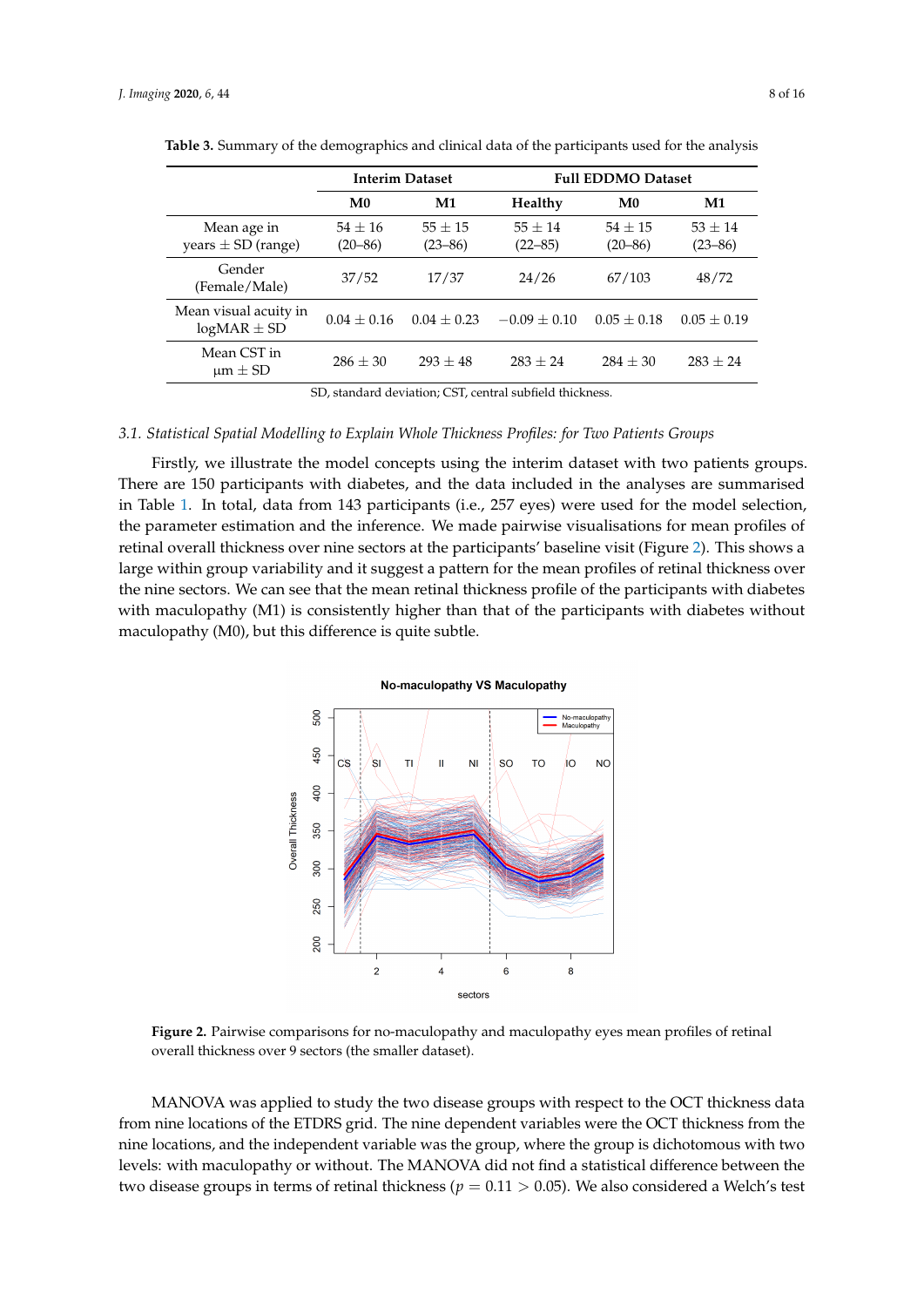was the most informative with the lowest AIC and BIC.

with winsorized variances for retinal thickness between groups in CS (central subfield), which is one of the most important locations that a clinician will focus on in diagnosis. However we did not find any difference between retinal thickness in the group with maculopathy compared with the group without maculopathy in the CS ( $p = 0.38 > 0.05$ ). Then we considered the correlations between the two eyes and the spatial correlations between the nine sectors in statistical analyses using our model described in Section [2,](#page-2-0) which also allows heteroscedasticity between the groups. We investigated different spatial dependency structures described in Section [2.3;](#page-4-0) an exponential correlation structure

Our SLME model was applied to study the difference between two disease groups. With two levels of random effects model and an exponential correlation structure, we detected the difference in the main effect of diagnosis between the group with maculopathy and the group without maculopathy ( $p = 0.02 < 0.05$ ). The REML estimates of  $\beta_2$  (i.e., the effect size between the groups) was 4.50 with standard error equal to 1.96. However, we did not detect a shape effect, which is measured as the interaction term between diagnosis and sector mathematically, between the group with maculopathy and the group without maculopathy ( $p = 0.97$ ). We also found a negative correlation between age and the mean retinal thickness profile ( $p < 0.01$ ). We further used a likelihood ratio test to confirm the significance of the eye within the patient random effects  $(u_{ij})$  in the model ( $p < 0.01$ ). A detailed description of the model parameters can be found in the Supplementary Materials (Table S1).

In summary, we utilised spatial correlations and the whole imaging profile in the presented example above via the SLME model. It showed that the two disease groups are different ( $p = 0.02$ ). Although the MANOVA approach also explains the imaging profiles, it does not utilise the spatial correlations, and it did not find the difference between the two groups ( $p = 0.11$ ).

## <span id="page-8-0"></span>*3.2. Statistical Spatial Modelling to Explain Whole Thickness Profiles: Full EDDMO Dataset with Three Participants Groups*

Next, we compare the analysis approaches to imaging data on the full EDDMO dataset (300 diabetic participants and 50 healthy participants). The data used in this section are summarised in Table [2.](#page-3-1) In total, data from 340 participants (i.e., 624 eyes) were used for the model selection, the parameter estimation and the statistical inference. Figure [3](#page-9-0) shows the profiles of retinal overall thickness for healthy eyes, eyes with maculopthy and eyes without maculopathy in the nine ETDRS subfields. In this figure, we can see that the spatial profiles of the healthy eyes are similar, and it has a relative smaller variability in each of the nine locations. By contrast, the participants with diabetes have much larger within group variabilities. Moreover, some eyes in the maculopathy group have very high retinal thickness measurements in some specific sectors. These high retinal thickness measurements are a part of the usual range of retinal thickness in this patient cohort. Therefore, data from these participants are not treated as statistical outliers and is included for modelling purposes.

We plotted the mean retinal thickness profiles over nine sectors among the three groups in one figure (Figure [4\)](#page-9-1) with an enlarged y-axis scale. The mean retinal thickness profile of the group with maculopathy is consistently higher than that of the group without maculopathy. In contrast, the difference between the healthy controls and all participants with diabetes (both with and without maculopathy) is very small. Interestingly, the profile of the healthy participants is in between of the profiles of the participants with diabetes without maculopathy and participants with diabetes with maculopathy.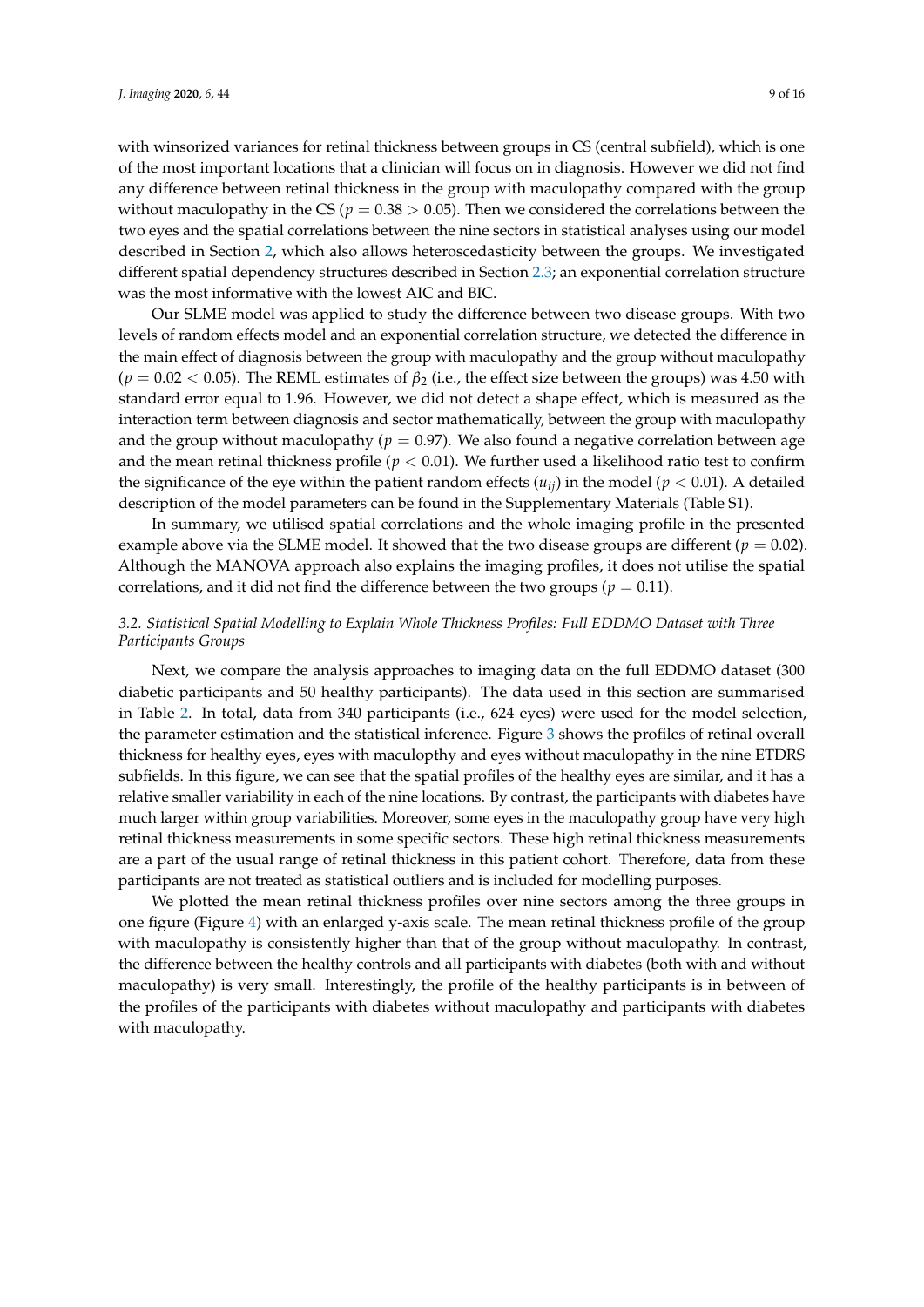<span id="page-9-0"></span>

<span id="page-9-1"></span>**Figure 3.** Visualizations of retinal overall thickness over nine sectors in the ETDRS grid for healthy group (the left panel), no-maculopathy group (the middle panel) and maculopathy group (the right panel). The grey lines represent profiles of all the individual eyes in this group, and the solid black lines represent the mean profiles for each group.



Mean Profiles of Overall Retinal Thickness between groups

**Figure 4.** Visualizations for mean profiles of retinal overall thickness over the nine sectors in the ETDRS grid between the three groups (healthy, eyes with maculopathy and eyes without maculopathy). The green, blue, and red lines represent healthy eyes, eyes without maculopathy and eyes with maculopathy, respectively.

Pairwise group comparisons using MANOVA was performed with respect to the OCT thickness data from nine locations of the ETDRS grid. It returned statistically significant results (all three *p* values are smaller than 0.01) between the three groups of participants (healthy, eyes with maculopathy, eyes without maculopathy) over the nine sectors. Using the fitted MANOVA model, we further assessed which of the nine locations showed significant differences across disease groups in terms of OCT measurements - in the pairwise group comparisons as a follow-up analysis of MANOVA. It shows that, for all sectors, the thickness was significantly different ( $p < 0.01$ ) between the eyes with maculopathy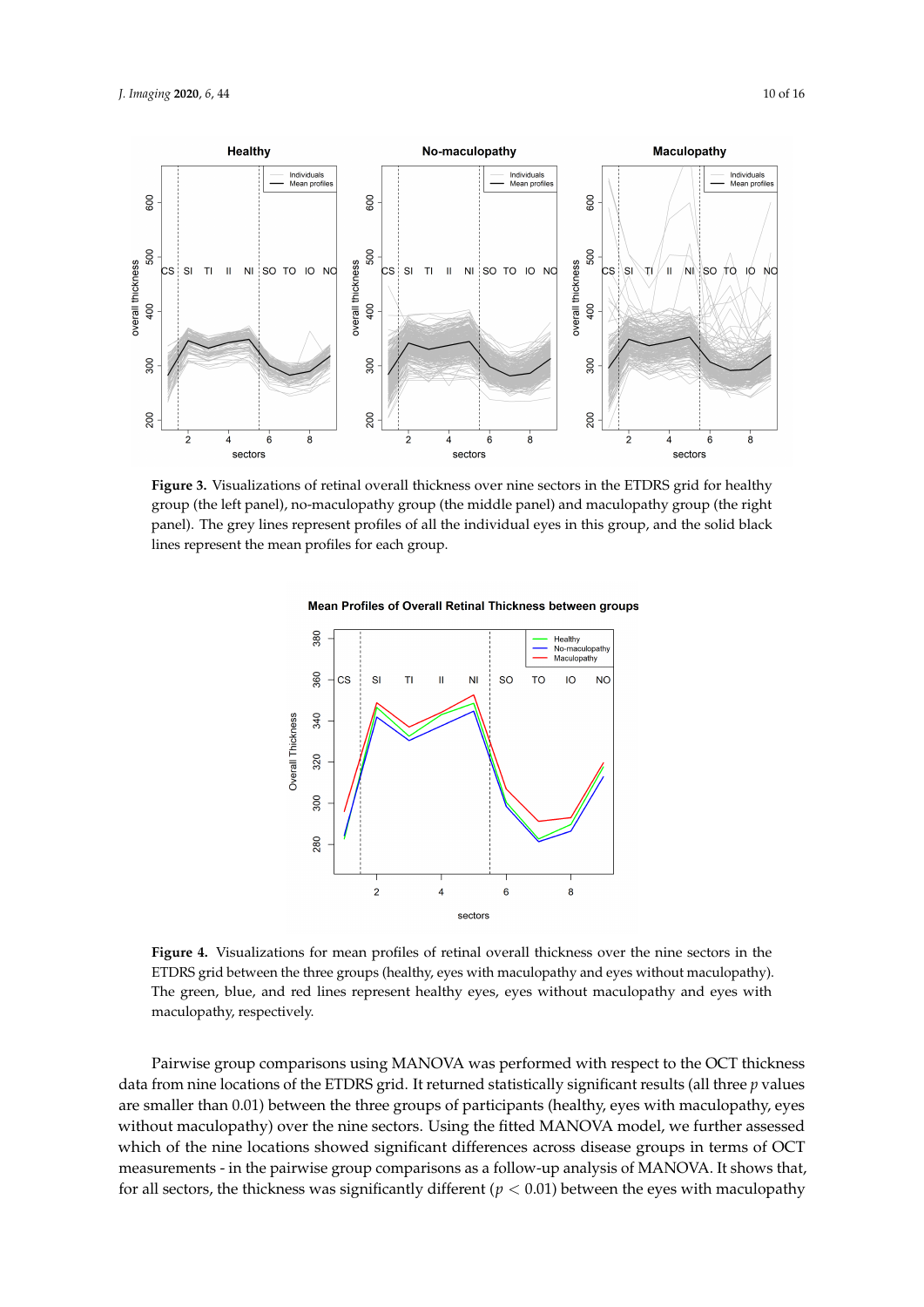and the eyes without maculopathy. In contrast, eyes with maculopathy have thinner retinal thickness than healthy eyes only in SI and II sectors (both in imputed full data and in the original full data, *p* < 0.05). Pairwise comparison of eyes with maculopathy and healthy eyes also showed that the retinal thickness in the central subfield ( $p = 0.017 < 0.05$ ) and temporal outer subfield ( $p = 0.016 < 0.05$ ) is significantly thicker in the eyes with maculopathy.

Regarding our SLME model, we also found statistically significant difference among the three groups ( $p = 0.0057 < 0.05$ ). Our model confirms that there is a correlation between two eyes from the same patient ( $p < 0.01$ ), and the variability among the three groups are different ( $p < 0.01$ ). Moreover, an exponential correlation structure gives the most informative model, and is able to detect a shape effect, which is measured as the interaction term between diagnosis and sector mathematically. Using the model selection strategy for fixed effects described in Section [2.6,](#page-6-1) we also found that age is negatively correlated with the mean retinal thickness profiles ( $p < 0.01$ ). The REML estimates for age, variance component REML estimates for random effects and residuals, and heteroscedasticity range in the final selected model are summarised in Table [4.](#page-10-0) A more detailed description of all the model parameters can be found in the Supplementary Materials (Table S2).

| <b>Some Model Parameters</b>                       |                                                      | Estimate (SD)     | <i>p</i> Value |
|----------------------------------------------------|------------------------------------------------------|-------------------|----------------|
| Age                                                | $\beta_1$                                            | $-0.1984(0.0727)$ | < 0.01         |
| Random effects                                     | SD between individuals                               | 18.3409           |                |
|                                                    | SD between one patient's two eyes                    | 1.4544            |                |
| Spatial correlations                               | $\hat{\gamma}_e$ ; exponential correlation structure | 1.4487            |                |
| Residuals                                          | $\hat{\sigma}_{\rm s}$                               | 23.796            |                |
|                                                    | Maculopathy                                          |                   |                |
| Heteroscedasticity scale among<br>diagnossis group | No-maculopathy                                       | 0.5369            |                |
|                                                    | Healthy                                              | 0.4588            |                |

<span id="page-10-0"></span>**Table 4.** Estimates for age, standard deviations of random effects, estimators for random effects and residuals, and heteroscedasticity range in the final model.

SD, standard deviation.

We also used the SLME model to make pairwise comparisons among the three groups. As shown in Table [5,](#page-10-1) there is significant difference between eyes with maculopathy and eyes without maculopathy group in terms of the main effect of diagnosis, but there was no difference between participants with diabetes and healthy participants. However, there is a shape effect detected, which is measured as the interaction term between diagnosis and sector mathematically, between the eyes with maculopathy and the healthy participants ( $p < 0.01$ ), as well as between the eyes without maculopathy and healthy participants ( $p < 0.01$ ) (Table [6\)](#page-11-1).

**Table 5.** Main effect for diagnosis using the SLME model

<span id="page-10-1"></span>

| <b>Main Effect</b>   | Group                                                                                | <b>Effect Size (SD)</b>                                 | <i>v</i> Value             |
|----------------------|--------------------------------------------------------------------------------------|---------------------------------------------------------|----------------------------|
| Pairwise comparisons | Maculopathy vs No-maculopathy<br>Maculopathy vs Healthy<br>No-maculopathy vs Healthy | 3.4402 (1.1634)<br>3.1873 (3.6003)<br>$-3.2652(2.5459)$ | < 0.01<br>0.3726<br>0.1978 |
|                      | SD, standard deviation.                                                              |                                                         |                            |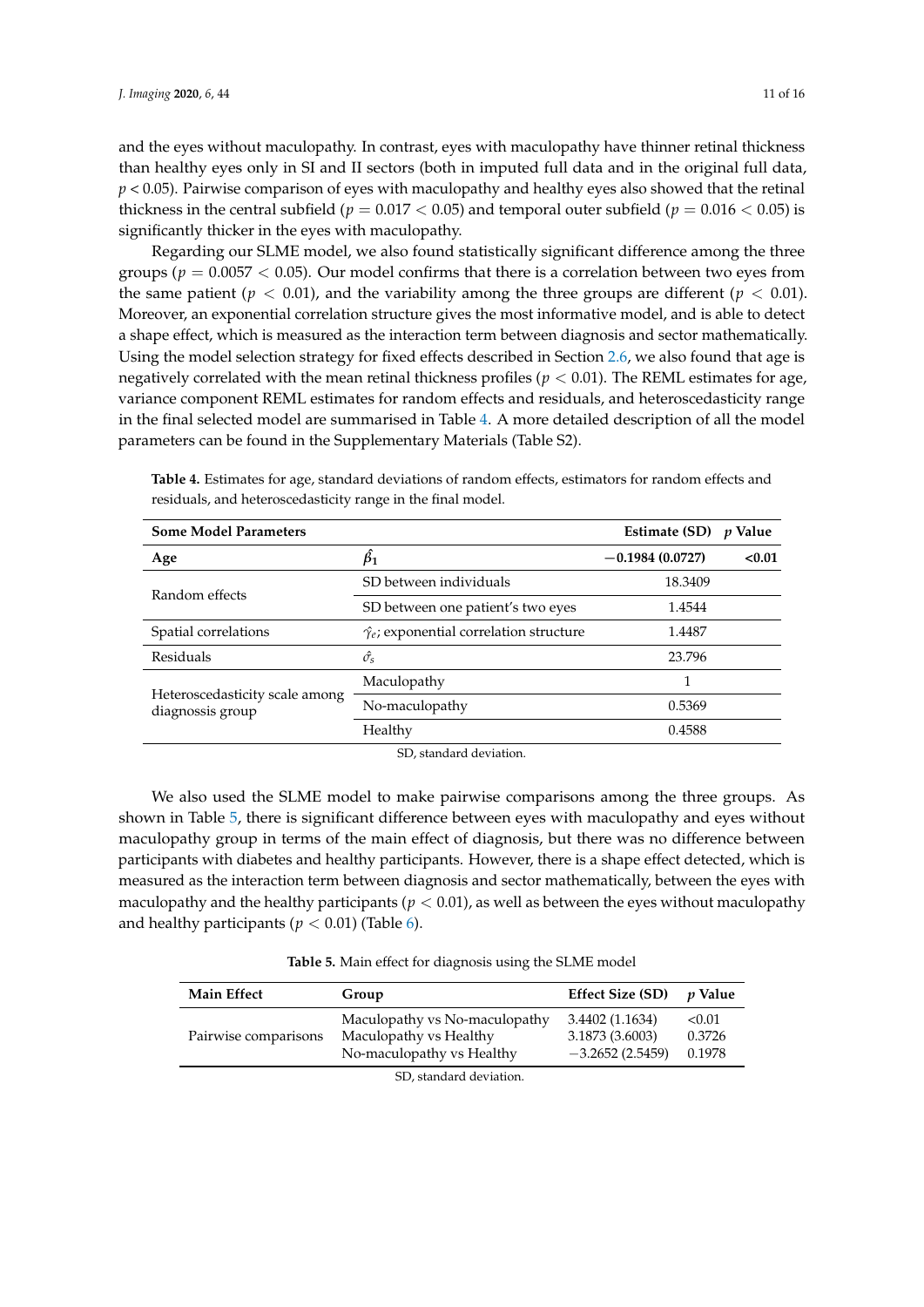| Shape Difference (i.e., Interaction Term: Diagnosis*Sector)                          | <i>v</i> Value             |
|--------------------------------------------------------------------------------------|----------------------------|
| Overall comparison                                                                   | < 0.01                     |
| Maculopathy vs No-maculopathy<br>Maculopathy vs Healthy<br>No-maculopathy vs Healthy | 0.1346<br>< 0.01<br>< 0.01 |

<span id="page-11-1"></span>**Table 6.** Shape difference between diagnosis group using two-level of nested random effects spatial model with spatial correlation structure.

#### <span id="page-11-0"></span>**4. Simulation**

In previous sections, we illustrated differences between MANOVA and our SMLE model in a real-world dataset. To give a further understanding of the performance of our spatial model, we carried out a simulation study to investigate the importance of incorporating spatial correlation in the statistical imaging analyses. We simplified the nested random intercept model (11) into a one-level random effects model with spatial exponential correlation. Covariates were chosen based on statistical analyses results from the EDDMO study, including nine locations from the ETDRS grid and a negatively continuous correlated risk factor (e.g., age). Only two disease groups (e.g., maculopathy group versus no-maculopathy group) were considered in the simulation as we are interested the effect of the spatial correlation and the power of our model rather than the clinical outcomes. The aim of our simulation study was to establish how well the spatial approach is able to estimate the risk factor and to test the difference between the diagnosis group in terms of the main effect and the shape effect.

In order to investigate how the spatial correlation can change the statistical inferences, we set three simulation scenarios in this section, one without correlation, one with a moderate ( $\gamma_e = 0.5$ ) and the other with a high correlation ( $\gamma$ <sup>*e*</sup> = 0.1) structure between different locations. Sample size were chosen as  $n = 200$  participants with one eye per individual where 70% of the eyes do not have maculopathy and 30% of the eyes have maculopathy. All the simulation results in this section are based on 1000 Monte Carlo replications. The simulation results including the true parameter values, sample size, Monte Carlo standard deviation, the mean of standard error estimates, the coverage probabilities for the estimates and the power to detect the shape effect are reported in Tables [7](#page-12-1)[–10.](#page-12-2) We compare results of our spatial model and a non-spatial model, which is a general linear model.

Firstly, we simulated a Scenario 1 with no correlation between the spatial thickness values. As expected, our SMLE model performed the same as the non-spatial model (Table [7\)](#page-12-1) because there is no correlation between the spatial data. The parameter estimates were both practically unbiased, the Monte Carlo standard deviation agreed with the mean of standard error estimates, and the coverage probability was around 95%, which is reasonable.

Next, we simulated Scenarios 2 and 3, with moderate and high correlations between the spatial data, respectively. In Scenario 2, we used moderate exponential correlation with *γ<sup>e</sup>* = 0.5, and in Scenario 3, we used a high exponential correlation with *γ<sup>e</sup>* = 0.1 (Tables [8](#page-12-3) and [9](#page-12-4) respectively). As shown in Table [8,](#page-12-3) there is a lower coverage probability in the non-spatial approach compared to our spatial approach. When higher spatial correlations exist, the coverage probability for the estimates of  $\beta_1$  is much worse (Table [9\)](#page-12-4). Using our spatial approach, the estimates of the parameters were practically unbiased with a reasonable coverage probability both in the moderate correlation setting and the high correlation setting. As expected, when there is no correlation between the simulated data as reported in Table [10,](#page-12-2) the spatial approach and the non-spatial approach were the same in detecting the shape effect (i.e., the interaction term). However, our spatial approach performed much better in the other two correlation settings.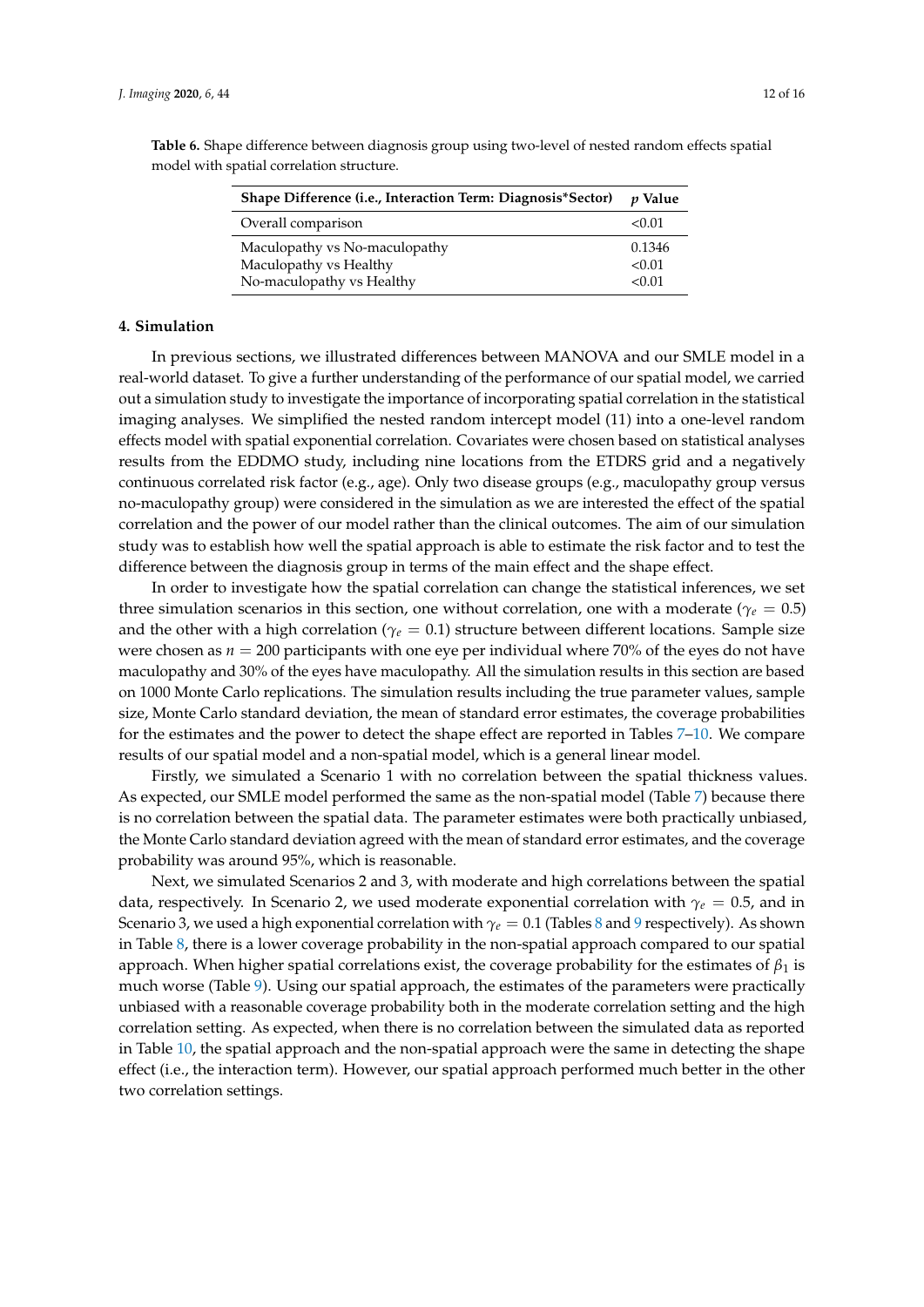<span id="page-12-1"></span>

| <b>Non-Spatial Approach Using Linear Regression</b> |                         | <b>Spatial Approach Using SLME Model</b> |           |                         |                                          |
|-----------------------------------------------------|-------------------------|------------------------------------------|-----------|-------------------------|------------------------------------------|
|                                                     | Risk Factor $(\beta_1)$ | Diagnosis for<br>Main Effect $(\beta_2)$ |           | Risk Factor $(\beta_1)$ | Diagnosis for<br>Main Effect $(\beta_2)$ |
| True                                                | $-0.3$                  | 6.1                                      | True      | $-0.3$                  | 6.1                                      |
| Estimated                                           | $-0.2997$               | 6.1013                                   | Estimated | $-0.2999$               | 6.1015                                   |
| SЕ                                                  | 0.0012                  | 0.1549                                   | SE.       | 0.0013                  | 0.1548                                   |
| SD.                                                 | 0.0013                  | 0.1449                                   | SD.       | 0.0013                  | 0.1448                                   |
| CP <sup></sup>                                      | $95.5\%$                | 96.5%                                    | CР        | 98.5%                   | $95.5\%$                                 |

**Table 7.** Simulation studies: Scenario 1: no correlation between simulated spatial data (*n* = 200).

SE, mean of standard error estimated; SD, Monte Carlo standard deviation of the estimated across the simulated data; CP, coverage probability for the estimated.

**Table 8.** Simulation studies: Scenario 2: moderate exponential spatial correlation between simulated spatial data ( $\gamma_e$  = 0.5, *n* = 200).

<span id="page-12-3"></span>

| Non-Spatial Approach Using Linear Regression |                         | <b>Spatial Approach Using SLME Model</b> |           |                         |                                          |
|----------------------------------------------|-------------------------|------------------------------------------|-----------|-------------------------|------------------------------------------|
|                                              | Risk Factor $(\beta_1)$ | Diagnosis for<br>Main Effect $(\beta_2)$ |           | Risk Factor $(\beta_1)$ | Diagnosis for<br>Main Effect $(\beta_2)$ |
| True                                         | $-0.3$                  | 6.1                                      | True      | $-0.3$                  | 6.1                                      |
| Estimated                                    | $-0.3001$               | 6.0590                                   | Estimated | $-0.3000$               | 6.0585                                   |
| SE.                                          | 0.0056                  | 0.6927                                   | SE.       | 0.0083                  | 0.6927                                   |
| <b>SD</b>                                    | 0.0077                  | 0.6563                                   | SD.       | 0.0077                  | 0.6569                                   |
| CP                                           | 84.0%                   | $96.0\%$                                 | CP        | $96.6\%$                | 95.9%                                    |

SE, mean of standard error estimates; SD, Monte Carlo standard deviation of the estimates across the simulated data; CP, coverage probability for the estimates.

**Table 9.** Simulation studies: Scenario 3: high exponential spatial correlation between simulated spatial data ( $\gamma_e = 0.1$ ,  $n = 200$ )

<span id="page-12-4"></span>

| Non-Spatial Approach Using Linear Regression |                         | <b>Spatial Approach Using SLME Model</b> |           |                         |                                          |
|----------------------------------------------|-------------------------|------------------------------------------|-----------|-------------------------|------------------------------------------|
|                                              | Risk Factor $(\beta_1)$ | Diagnosis for<br>Main Effect $(\beta_2)$ |           | Risk Factor $(\beta_1)$ | Diagnosis for<br>Main Effect $(\beta_2)$ |
| True                                         | $-0.3$                  | 6.1                                      | True      | $-0.3$                  | 6.1                                      |
| Estimated                                    | $-0.3000$               | 6.1180                                   | Estimated | $-0.3002$               | 6.1120                                   |
| SE                                           | 0.0056                  | 0.6918                                   | SE.       | 0.0138                  | 0.6927                                   |
| SD.                                          | 0.0170                  | 0.7043                                   | SD.       | 0.0141                  | 0.7033                                   |
| CP                                           | $57.2\%$                | 95.1%                                    | CР        | 94.9%                   | 95.1%                                    |

SE, mean of standard error estimates; SD, Monte Carlo standard deviation of the estimates across the simulated data; CP, coverage probability for the estimates.

<span id="page-12-2"></span>**Table 10.** Power of detecting the difference in shape between groups in spatial approach and non-spatial approach. The values in the table are the percentages of concluding the difference between disease groups in the Monte Carlo replications, if there is actually a difference, i.e., the power of the test.

| The Level of Spatial Correlations | Non-Spatial Approach<br><b>Using Linear Regression</b> | <b>Spatial Approach</b><br><b>Using SLME Model</b> |
|-----------------------------------|--------------------------------------------------------|----------------------------------------------------|
| No correlation                    | $100\%$                                                | $100\%$                                            |
| Moderate correlation              | 88.1%                                                  | $95.3\%$                                           |
| High correlation                  | 88.9%                                                  | $100\%$                                            |

#### <span id="page-12-0"></span>**5. Discussion**

We used our SLME model to analyse the retinal thickness data in all nine subfields of the ETDRS grid from the EDDMO study. This approach is capable of incorporating spatial correlations in images,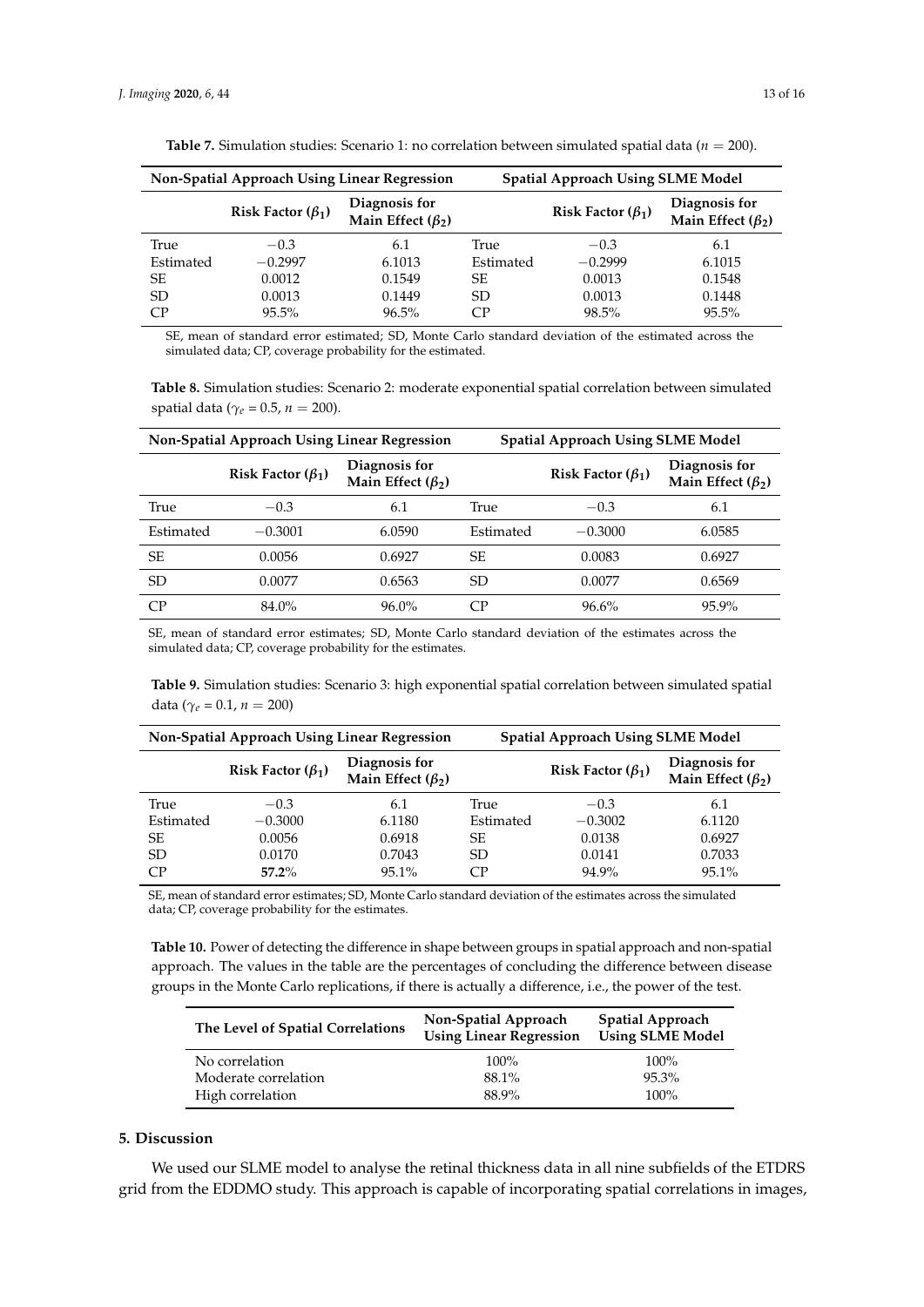and investigating important information from subfields outwith CS in contrast to using CST only. It was also able to detect the association between disease and spatial topology that was undetected by a non-spatial approach. An exponential spatial correlation provides the best model with the lowest AIC and BIC. Using our spatial model, we found differences in mean retinal thickness between no-maculopathy versus maculopathy groups both in the interim dataset (150 participants) from our previous paper and the complete dataset (300 participants). However, MANOVA fails to detect the difference in the smaller dataset (150 participants). Moreover, no shape effect was detected between the retinal thickness of eyes with maculopathy and eyes without maculopathy. We also found that age is negatively correlated with the mean retinal thickness profile.

There are several advantages of our SLME model. From the clinical perspective, the principle advantage of our SLME model is the ability to pool the data from other sectors to effectively estimate the whole retinal thickness profile, thus increasing the power of between-group comparisons. Our method modelled the locations of the variables of interest in the images explicitly. It considers how far the location of the variable is from the centre, and the distance between the neighbouring variables of interest. Another advantage is that it works in the absence of some data, and does not require data imputation, but assumes that missing data are missing at random. Our model also incorporates clinical covariates into the image analyses, thus providing interpretable explanations of the results, which is important when studying disease etiology. Other advantages of our method include that it allows for heteroscedasticity between groups, and the correlation between two eyes from the same individual.

From the computational view, we provided further insight into the advantages of our SLME model using simulated data under different levels of spatial correlations in the images. Simulations demonstrated that our spatial approach is able to provide more accurate inference on the risk factor and has higher power to detect the main effect and the shape effect between diagnosis groups. It would be interesting to investigate the performance of our spatial approach over a wider range of sample sizes. Our spatial approach may perform better than a non-spatial approach with smaller sample sizes. However, when the sample size is large enough, the non-spatial approach may perform as well as our spatial approach in terms of detecting the main effect and the shape effect between groups.

In the clinical study (the EDDMO study), our SLME model did not find a statistically significant difference in the mean retinal thickness profile between healthy eyes and eyes with and without maculopathy. Nevertheless, Figure [4](#page-9-1) shows that the spatial profile of healthy eyes is lower than the profile of maculopathy but slightly higher than that of the no-maculopathy group. Some researchers have reported a statistically significant decrease in retinal thickness when comparing diabetic patients without DMO to healthy participants, which may be explained by a loss of certain cell types in the retina in the early stages of preclinical DR [\[27](#page-15-13)[–29\]](#page-15-14). In addition, we detected a shape difference between the retinal thickness profile of participants with diabetes and healthy participants. This suggests thickening of specific locations rather than general thickening across all locations in the early stages of DR and emphasises the potential importance of spatial relationships in the retina. This finding may be useful for the early detection of the DR and might help clinicians in planning early intervention.

The SMLE model is flexible and could be applied to investigate the spatial context or other features [\[30\]](#page-15-15) of images from patients with other retinal diseases such as age related macular degeneration or retinal vascular occlusion. A further aim would be to develop flexible anisotropic spatial dependency structures adaptable to other medical images. It would also be useful to investigate the prediction of disease onset by extending our spatial modelling to spatio-temporal modelling by incorporating longitudinal datasets [\[31\]](#page-15-16).

#### <span id="page-13-0"></span>**6. Conclusions**

We have extended the standard analytic approach into spatial methods that adjust for spatial correlations and correlations between eyes from the same patients. In a clinical dataset, the SMLE model outperformed the non-spatial MANOVA by demonstrating higher power to detect differences. In simulated data, the SMLE model showed a higher power than non-spatial models. The increase was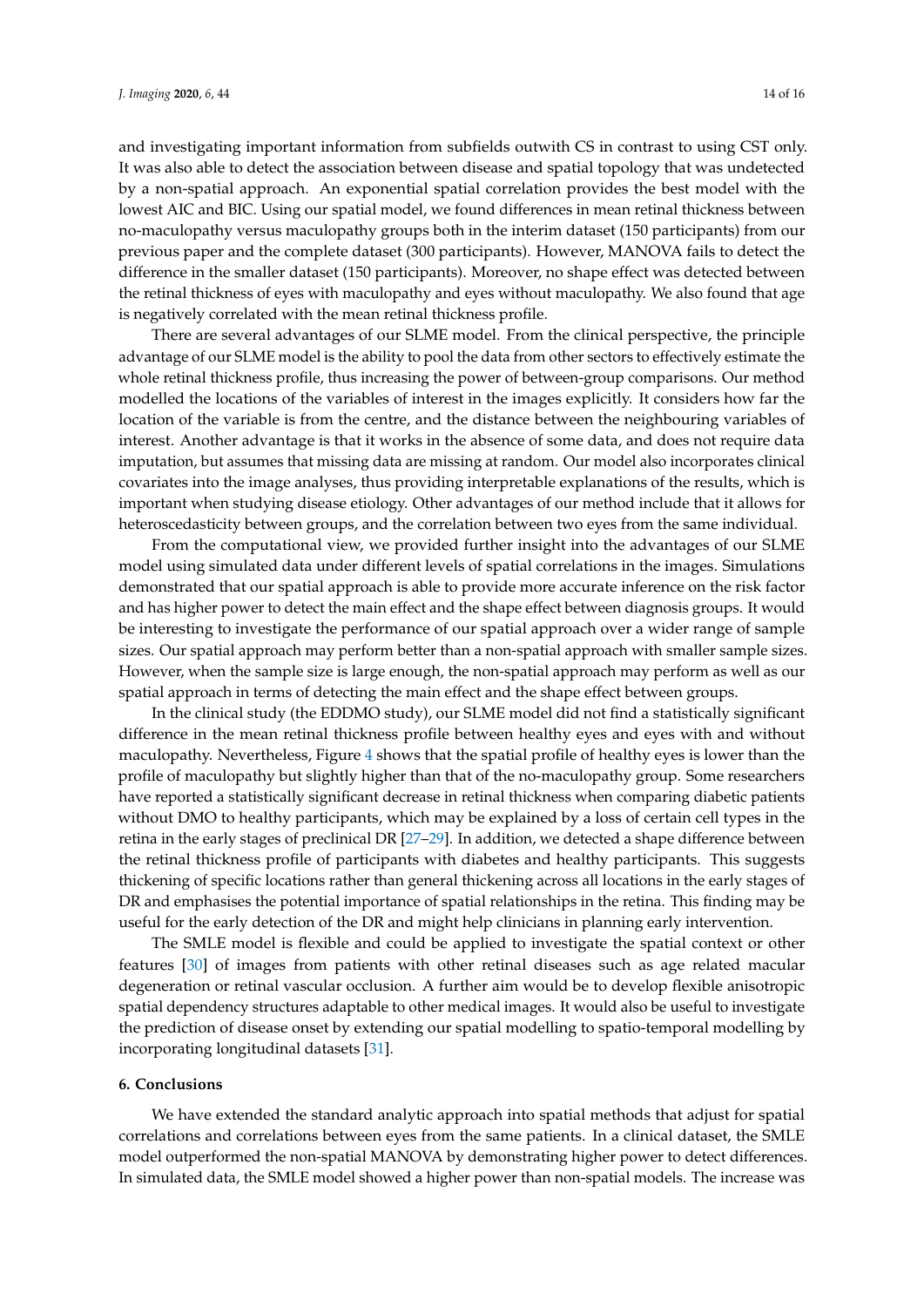from 88.1% to 95.3%, 88.9% to 100% for moderate and high spatial correlations; hence the highest power increase was for circumstances where high correlations are present. In the future, the spatial approach could be extended into prediction or prognosis (i.e., predictive modelling) and the development of personal clinical management and monitoring tools.

**Supplementary Materials:** The following are available online at [http://www.mdpi.com/2313-433X/6/6/44/s1,](http://www.mdpi.com/2313-433X/6/6/44/s1) which includes two supplementary tables, i.e., Table S1: Detailed summary of all the estimated parameters in the final model in Section [3.1,](#page-7-2) and Table S2: Detailed summary of all the estimated parameters in the final model in Section [3.2.](#page-8-0)

**Author Contributions:** Conceptualization, W.Z. and G.C.; Formal analysis, W.Z.; Investigation, W.Z., J.Y.K., Y.Z., R.K.-D. and G.C.; Methodology, W.Z. and G.C.; Resources, W.Z., J.Y.K. and P.C.K.; Supervision, Y.Z., R.K.-D. and G.C.; Visualization, W.Z., J.Y.K., Y.Z., P.C.K. and G.C.; Writing—original draft, W.Z.; Writing—review & editing, J.Y.K., Y.Z., P.C.K., R.K.-D. and G.C. All authors have read and agreed to the published version of the manuscript.

**Acknowledgments:** Wenyue Zhu would like to acknowledge the PhD funding from the Institute of Ageing and Chronic Disease and Institute of Transnational Medicine at University of Liverpool, and the Royal Liverpool University Hospital.

**Conflicts of Interest:** The authors declare no conflict of interest.

# **References**

- <span id="page-14-0"></span>1. Saeedi, P.; Petersohn, I.; Salpea, P.; Malanda, B.; Karuranga, S.; Unwin, N.; Colagiuri, S.; Guariguata, L.; Motala, A.A.; Ogurtsova, K.; et al. Global and regional diabetes prevalence estimates for 2019 and projections for 2030 and 2045: Results from the International Diabetes Federation Diabetes Atlas. *Diabetes Res. Clin. Pract.* **2019**, *157*, 107843. [\[CrossRef\]](http://dx.doi.org/10.1016/j.diabres.2019.107843)
- <span id="page-14-1"></span>2. Yau, J.W.; Rogers, S.L.; Kawasaki, R.; Lamoureux, E.L.; Kowalski, J.W.; Bek, T.; Chen, S.J.; Dekker, J.M.; Fletcher, A.; Grauslund, J.; et al. Global prevalence and major risk factors of diabetic retinopathy. *Diabetes Care* **2012**, *35*, 556–564. [\[CrossRef\]](http://dx.doi.org/10.2337/dc11-1909)
- <span id="page-14-2"></span>3. Minassian, D.; Owens, D.R.; Reidy, A. Prevalence of diabetic macular oedema and related health and social care resource use in England. *Br. J. Ophthalmol.* **2012**, *96*, 345–349. [\[CrossRef\]](http://dx.doi.org/10.1136/bjo.2011.204040) [\[PubMed\]](http://www.ncbi.nlm.nih.gov/pubmed/21602478)
- <span id="page-14-3"></span>4. Catier, A.; Tadayoni, R.; Paques, M.; Erginay, A.; Haouchine, B.; Gaudric, A.; Massin, P. Characterization of macular edema from various etiologies by optical coherence tomography. *Am. J. Ophthalmol.* **2005**, *140*, 200-e1. [\[CrossRef\]](http://dx.doi.org/10.1016/j.ajo.2005.02.053) [\[PubMed\]](http://www.ncbi.nlm.nih.gov/pubmed/15992752)
- <span id="page-14-4"></span>5. Stunf Pukl, S.; Vidović Valentinčič, N.; Urbančič, M.; Irman Grčar, I.; Grčar, R.; Pfeifer, V.; Globočnik Petrovič, M. Visual acuity, retinal sensitivity, and macular thickness changes in diabetic patients without diabetic retinopathy after cataract surgery. *J. Diabetes Res.* **2017**, *2017*. [\[CrossRef\]](http://dx.doi.org/10.1155/2017/3459156) [\[PubMed\]](http://www.ncbi.nlm.nih.gov/pubmed/28243608)
- <span id="page-14-5"></span>6. Hee, M.R.; Puliafito, C.A.; Wong, C.; Duker, J.S.; Reichel, E.; Rutledge, B.; Schuman, J.S.; Swanson, E.A.; Fujimoto, J.G. Quantitative assessment of macular edema with optical coherence tomography. *Arch. Ophthalmol.* **1995**, *113*, 1019–1029. [\[CrossRef\]](http://dx.doi.org/10.1001/archopht.1995.01100080071031)
- <span id="page-14-6"></span>7. Early Treatment Diabetic Retinopathy Study Research Group. Grading diabetic retinopathy from stereoscopic color fundus photographs—an extension of the modified Airlie House classification: ETDRS report No.10. *Ophthalmology* **1991**, *98*, 786–806. [\[CrossRef\]](http://dx.doi.org/10.1016/S0161-6420(13)38012-9)
- <span id="page-14-7"></span>8. Cressie, N. Statistics for spatial data. *Terra Nova* **1992**, *4*, 613–617. [\[CrossRef\]](http://dx.doi.org/10.1111/j.1365-3121.1992.tb00605.x)
- <span id="page-14-8"></span>9. Lindquist, M.A.The statistical analysis of fMRI data. *Stat. Sci.* **2008**, *23*, 439–464. [\[CrossRef\]](http://dx.doi.org/10.1214/09-STS282)
- <span id="page-14-9"></span>10. MacCormick, I.J.; Williams, B.M.; Zheng, Y.; Li, K.; Al-Bander, B.; Czanner, S.; Cheeseman, R.; Willoughby, C.E.; Brown, E.N.; Spaeth, G.L.; et al. Accurate, fast, data efficient and interpretable glaucoma diagnosis with automated spatial analysis of the whole cup to disc profile. *PLoS ONE* **2019**, *14*, e0209409.
- <span id="page-14-10"></span>11. Bowman, F.D.; Waller, L.A. Modelling of cardiac imaging data with spatial correlation. *Stat. Med.* **2004**, *23*, 965–985. [\[CrossRef\]](http://dx.doi.org/10.1002/sim.1741) [\[PubMed\]](http://www.ncbi.nlm.nih.gov/pubmed/15027083)
- <span id="page-14-11"></span>12. Bernal-Rusiel, J.L.; Reuter, M.; Greve, D.N.; Fischl, B.; Sabuncu, M.R.; Initiative, A.D.N. Spatiotemporal linear mixed effects modeling for the mass-univariate analysis of longitudinal neuroimage data. *Neuroimage* **2013**, *81*, 358–370. [\[CrossRef\]](http://dx.doi.org/10.1016/j.neuroimage.2013.05.049) [\[PubMed\]](http://www.ncbi.nlm.nih.gov/pubmed/23702413)
- <span id="page-14-12"></span>13. Ying, G.s.; Maguire, M.G.; Glynn, R.; Rosner, B. Tutorial on biostatistics: Linear regression analysis of continuous correlated eye data. *Ophthalmic Epidemiol.* **2017**, *24*, 130–140. [\[CrossRef\]](http://dx.doi.org/10.1080/09286586.2016.1259636) [\[PubMed\]](http://www.ncbi.nlm.nih.gov/pubmed/28102741)